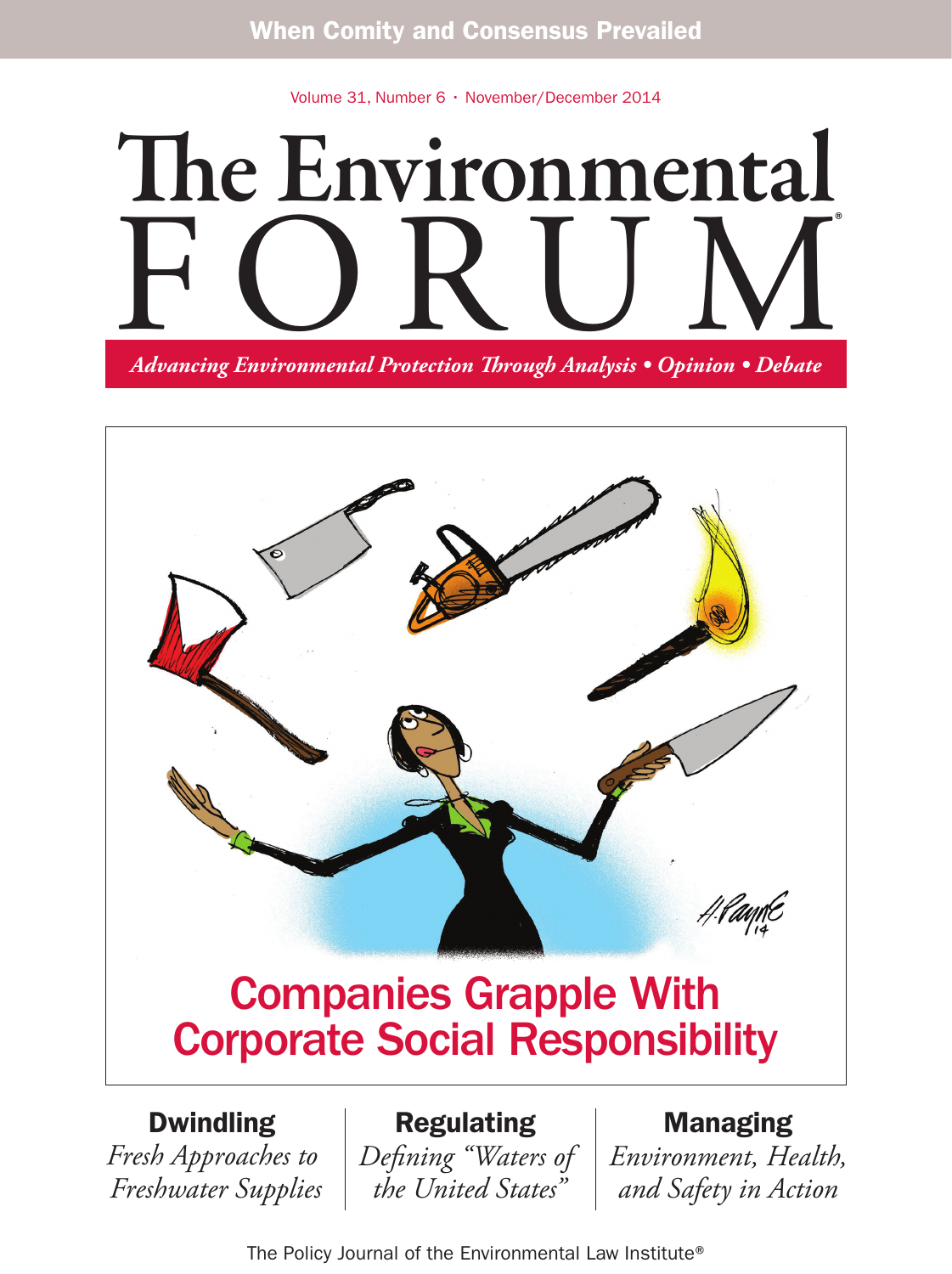## **Teaching the Business Case**

*Environmental, health, and safety managers must educate their company that if the firm addresses only compliance, it has an incomplete EHS system. But if it has a risk-based regime integrated into the corporate culture, compliance, and greater profitability, will follow*



**Frank B. Friedman.** a consultant and expert witness on EHS management issues, is president of Frank B. Friedman & Associates, LLC, in Chevy Chase, Maryland. He is the author of ELI Press's *Practical Guide to Environmental Management*. James K. Vines, a former U.S. attorney, is a partner with King & Spalding LLP, where he focuses on EHS management systems and privileged Internal Investigations related to compliance and crisis management.

hose of us who have worked over the years<br>in the environmental, health, and safety<br>area have long recognized that a well-<br>designed EHS management system is not<br>just a legal compliance tool but a critical<br>business tool. It hose of us who have worked over the years in the environmental, health, and safety area have long recognized that a welldesigned EHS management system is not just a legal compliance tool but a critical trolling risks. These include the strictly legal but much more — witness the aftermath of the Gulf of Mexico oil spill. Lawyers and other senior officials of a company are responsible for regulatory compliance and ensuring that the corporation's capital is spent wisely, but that is just a start. In this article, we use the term *EHS managers*, not environmental managers, to emphasize the scope of responsibility, which includes worker health and safety and process safety, not just environmental compliance. To be successful today's EHS managers need to be teachers. They need to convince top officials and employees at all levels that EHS needs are root concerns of the firm. Despite the dollars and hours involved, a vital EHS management system means greater corporate success and profitability.

That is a difficult but vital lesson. In too many companies, as we have discovered, these fundamentals have been forgotten. In the post–Sarbanes-Oxley, post–Gulf of Mexico oil spill era, however, top officials at many if not most firms are realizing that compliance and risk management via robust EHS management systems are core components of responsible corporate operations. EHS management systems are a means not just for

avoiding costly agency enforcement but also for reducing the risk of catastrophic accidents, major reputational and brand damage, and False Claims Act and securities liability for erroneous certifications of compliance and flawed estimates of enterprise risk. Corporate boards and shareholders alike need the comfort of a sound EHS management system just as they need well designed and executed systems for compliance and risk management regarding financial, administrative, and operating functions of a company.

Too often, particularly in a company that has not had to respond to a major incident in recent years, top management may lack an understanding of a company's true EHS profile. This frequently creates a false level of confidence that the basics are in place. Sometimes, in their efforts to make this quarter's numbers, top management may compound this problem by putting off consideration of the less obvious but often significant long-term EHS risks. As Eric Schaeffer, former director of EPA's regulatory enforcement office, noted at an ABA conference, "EPA's docket is full of cases involving prominent companies that have sophisticated management systems and terrific codes of behavior written into their corporate policies and posted on their walls."

But if a system is only in place on paper, risks are not going to be reduced. Without full support at all levels, including the most senior officials, and active company-wide implementation efforts, an EHS

Copyright © 2014, Environmental Law Institute®, Washington, D.C. www.eli.org. Reprinted by permission from The Environmental Forum®, Nov./Dec. 2014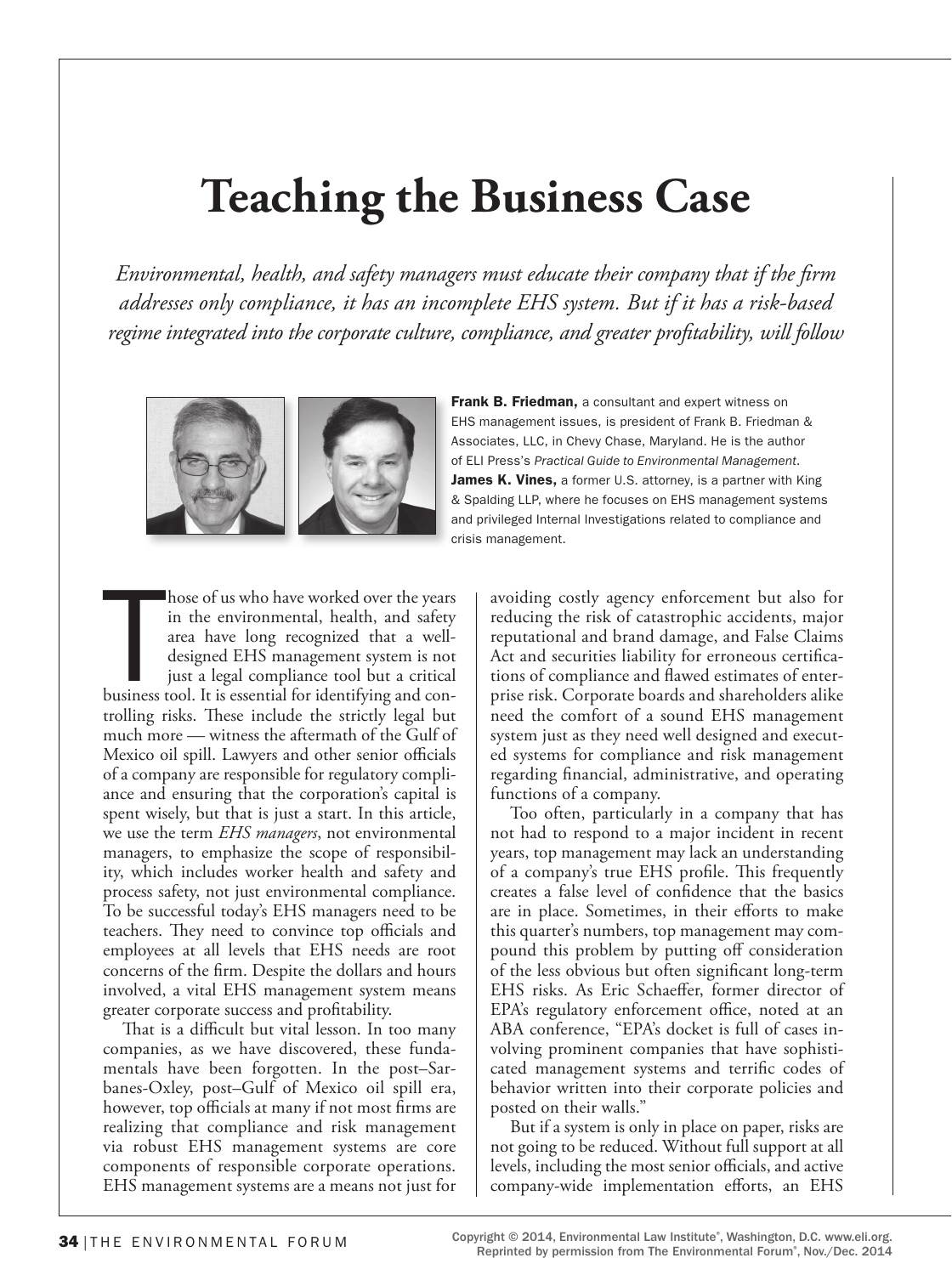management system is very likely to fail. Persuading top officials to be advocates means recognizing and dealing with reality. Convincing the company's leaders to commit the necessary time and resources to address matters properly may prove to be challenging. Many of today's top corporate managers lack hands-on experience with day-to-day EHS issues and may only have experience in financial or more general business matters rather than manufacturing. In addition, because many companies have gone for extended periods without significant enforcement actions or other major environmental incidents, today's senior officials may have the mistaken view that EHS matters do not present genuine risks. They may also assume because of recent reductions in federal, state, and local environmental agency budgets that the risk of enforcement is minimal. That would be a profound error.

Even if senior officials know something about EHS issues, institutional memories about related risks can be lost as long-time employees retire, personnel shift positions, or companies merge or spin off into new entities. It is also difficult to focus attention on longer-term issues when leadership is overwhelmed with immediate concerns. Getting resistant senior officials to understand the importance of EHS matters and to support a strong, long-term management system will require sound research, marshalling of the relevant risk-related information, the ability to put EHS risks in the proper perspective for top executives — in language that mirrors the company's culture and values and persistence. To get top-level support for creating and implementing and improving a system — or even getting them to listen to a presentation — EHS managers must tie their needs directly to the firm's bottom line. In short, they must make the business case for a rigorous and integrated EHS management system.

oing the right thing in the EHS arena<br>
means showing officials up and down<br>
the corporate ladder how an effective<br>
management system will enable the<br>
company to handle these risks and meet<br>
its other performance goals. Thi means showing officials up and down the corporate ladder how an effective management system will enable the company to handle these risks and meet require evidence that administering all of the firm's EHS functions appropriately and meeting all standards at a high level are key business objectives of equal importance to the company's other regulatory compliance and business performance efforts, such

as its mandatory financial disclosure obligations and its manufacturing and sales goals. If a senior manager is responsible for the program, that executive can be a helpful advocate to other top officials. His or her personal interest in success is a strong tool for making the system succeed.

EHS managers must make it clear that the consequences of mishandling EHS matters can have severe adverse consequences for the company. These include loss of life, massive environmental damage, loss of operating assets or extended down time, reputational or brand damage, not to mention millions or even billions of dollars in fines or related legal liabilities. EHS managers have a large number of recent incidents to call on to make this showing besides the gulf oil spill.

Explaining EHS risks in a way that compares them with the company's other risks — the risks of deficient financial disclosures, market shifts, transportation failures, new competition, supply disruptions, personnel losses, etc. — will be critical in educating the company's top officials and getting their active support. Providing bullet-point lists of the types of EHS activities that are specifically tied to the company's manufacturing processes, especially process safety (such as loss of containment) incidents, that can cause harm, liability, and other costs would be critical to this educational effort. The list should provide examples of potential EHS occurrences or concerns, such as deaths and personal injuries; contamination of soil, water, air, or other media; destruction of natural resources; explosions, fires, or other catastrophic events; damage to property; and process malfunctions requiring costly manufacturing delays.

EHS officials also need to show top executives the complex nature of their programs. These educational reviews should be management-oriented and emphasize process. If a company manages strictly for compliance, it has an incomplete EHS system, but if it has a management system integrated into the company's operations and culture, compliance, and greater profitability, will follow. Compliance issues include the need for careful monitoring and attention to detail, anticipated capital expenditures to maintain the EHS profile, ongoing EHS operations and maintenance costs — which top officials need to understand are also general operational costs — and the consequences of falling short.

It is particularly important to describe such matters as the number and complexity of applicable laws and regulations, not to mention overlapping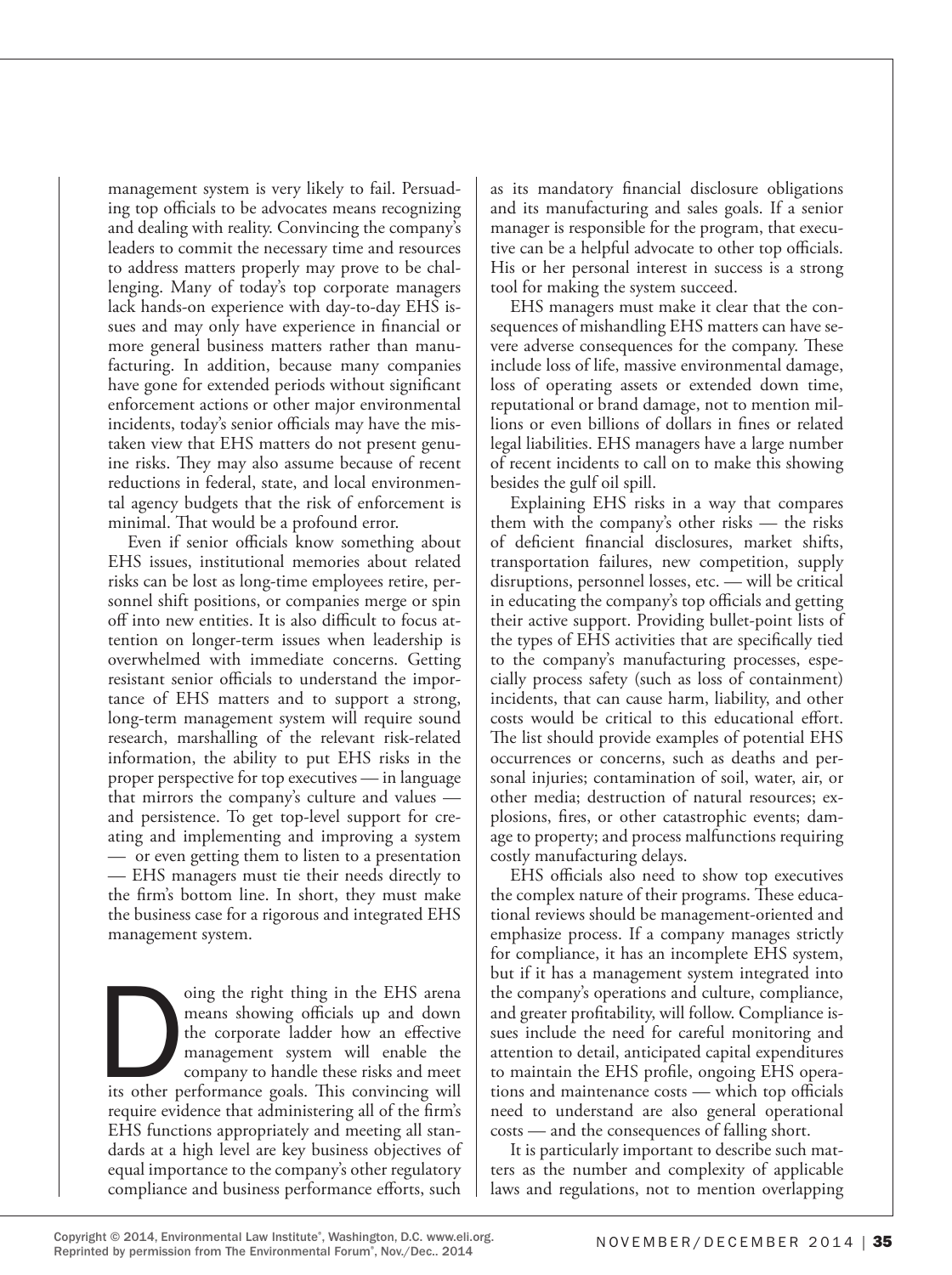federal, state, and local authorities with separate enforcement interests and powers. It is necessary to discuss special equipment needs for pollution control and waste-management obligations. Bring up the need for assessing and managing risks associated with process systems, operating procedures, and raw materials. Describe preventive maintenance and inspections. Explain that permits allow operation — they literally permit the facility to start or continue doing business. List steps for managing change within the EHS arena. And talk about ongoing self-compliance, recordkeeping, and reporting obligations, especially those that may require senior officials' involvement.

 EHS managers must warn that the consequences of incidents and compliance problems can be significant. It is important to discuss the risks the company faces as well as the potential liability exposure of individual officials. These can include such matters as government, criminal, civil, or administrative actions against the company and individual officials; citizen suits; third-party tort claims; and financial penalties. Orders to shut down or reduce operations, pay remediation expenses, and submit

to government-supervised operations (probation orders and consent decrees) are also possibilities. All of these problems create risk not only to the business, its officials, and the company's reputation, but to the bottom line. And these risks are frequently more challenging for operations in international jurisdictions.

While these issues and potential consequences are real, a list of "general horribles" usually doesn't grab attention. But some real-world examples can be attention-grabbers for senior officials and increase their willingness to get with the EHS

management program. In carrying out such education, EHS officials should include any available information about recent liabilities of the company, its competitors, or others within an allied or related industry. Emphasize actual incidents that resulted in significant financial losses, criminal sanctions, or other adverse consequences, especially loss of assets or suspension of operations. It is also important to explain how long it can take and how difficult it can be to resolve EHS incidents should management systems lapse. Additionally, show senior officials that there often can be long-lasting repercussions when EHS problems arise — as examples, court-ordered monitoring, consent decrees, oversight, or probation.

odern, effective, integrated EHS systems focus on risk management, particularly process safety. Once the company's top officials understand the importance of having and using a robust regime to identify and effectively min systems focus on risk management, particularly process safety. Once the company's top officials understand the importance of having and using risks, the EHS managers can develop a focused system that meets the company's needs. It will need to ensure that all appropriate people, facilities, equipment, processes, materials, and procedures are in place for achieving and maintaining strong EHS performance. It should be tailored to the company's specific needs, rather than simply employing a generic form. The apparatus needs to fit within the company's culture, and focus on both immediate needs and long-term concerns. Most importantly, operating management, not the corporate EHS department, must take accountability for EHS management and performance.

A well-crafted EHS management system will lay out appropriate strategies, include leading indicators of performance, and mandate that the individuals running the EHS functions report directly to high levels within the company. Focus on process

> issues, such as managing change and ensuring that preventive and predictive maintenance occurs in a timely fashion. By including these building blocks, the regime will create a company-wide, formal, systematic process for making and carrying out decisions that are expected to yield consistent, predictable results.

> Identifying potential EHS risks is a critical first step. The management system must begin with processes to identify EHS risks and issues, equipment, materials, and other items that present the potential for problems — understand-

ing and managing risk goes beyond those processes regulated by the Environmental Protection Agency and the Occupational Safety and Health Administration. Once risks are identified, assess the adequacy of existing practices to address them. If that review determines that EHS risks require action, the system should require implementation of a plan to ensure that the process or equipment design, operating parameters and procedures, and hazards associated with materials and technology are current and complete.

Options for managing risks are built on managing change and preventive and predictive maintenance. These are not just best management prac-

*A well-crafted EHS management system will lay out appropriate strategies, including leading indicators of performance*

Copyright © 2014, Environmental Law Institute®, Washington, D.C. www.eli.org. Reprinted by permission from The Environmental Forum®, Nov./Dec. 2014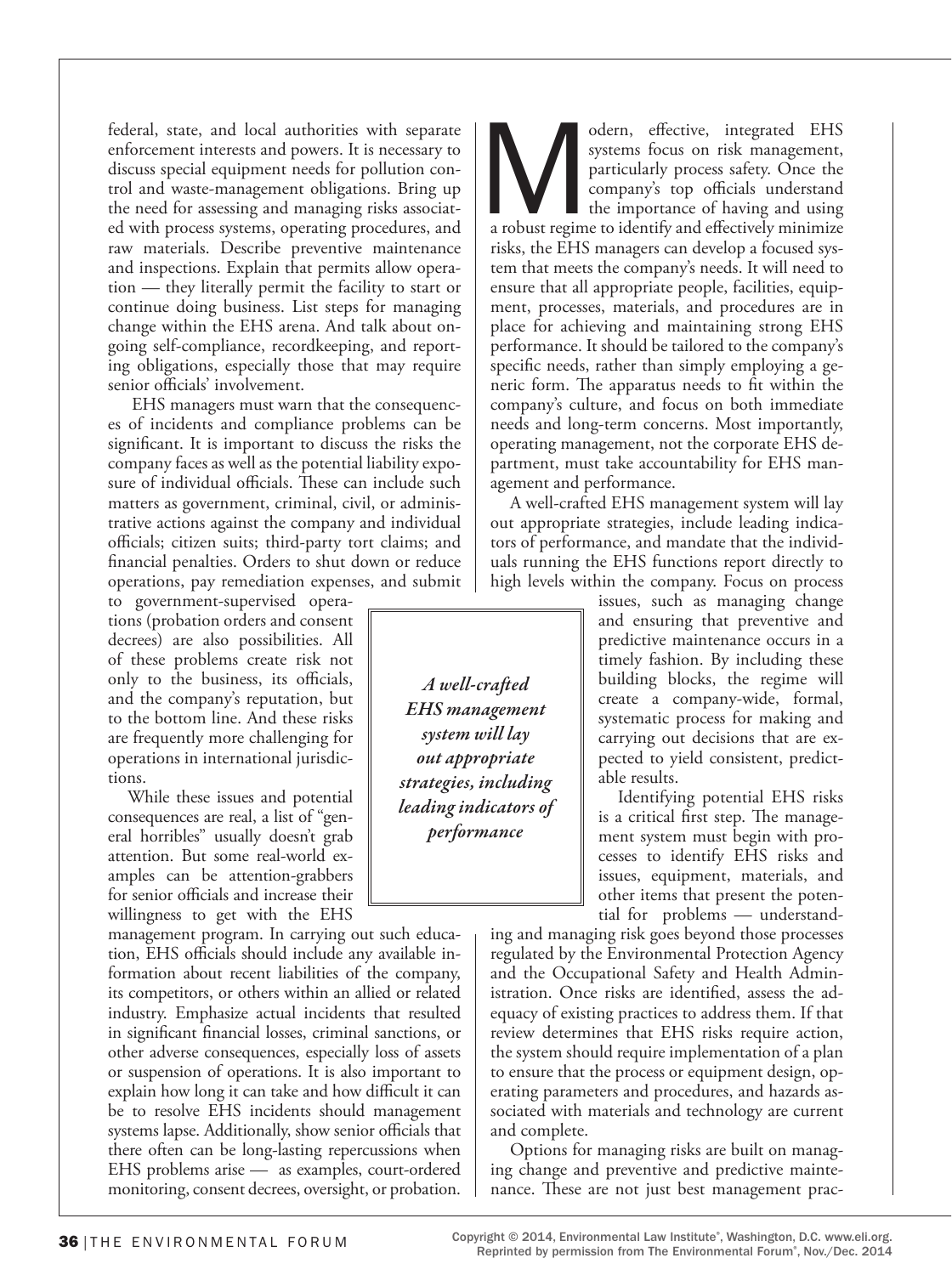tices, but are considered integral parts of generally acceptable EHS systems. Good risk management calls for orderly arrangements to identify and control or otherwise respond to changes affecting EHS functions. Such risks can concern staffing, buildings, land use, machinery, raw materials, processes, procedures, laws, regulations, prices, waste streams, vendors, contractors, or any other aspect of a company's resources or activities that have an EHS-related component — which, as this long list indicates, means most of them. Potential changes require careful review because they can come in a

variety of forms. Changes can be direct, indirect, complete, partial, permanent, or temporary. Changes occur when people are replaced, new positions are added, facilities, equipment, materials, or processes are modified, added, or closed, and when laws or regulations are added, amended, replaced, or in some cases repealed. In other words, effective management of EHS-related change requires constant vigilance.

Establishing and meeting an adequate preventive and predictive maintenance and equipment replacement schedule for EHS processes is a major piece of proper risk

management. It should also be part of a company's general operational approach. It requires identifying the business's critical EHS equipment and processes that could lead to lost time or other problems when a malfunction or shutdown occurs. The identification process needs to list these points of vulnerability, compile a ratio of breakdown events to scheduled maintenance events, and develop sufficient information to plan adequate predictive maintenance. Any equipment or process that requires maintaining compliance with applicable EHS laws, regulations, and permits or are otherwise needed to manage potentially significant risks — most importantly, pollution-control equipment — should be immediately placed within the predictive maintenance program. Others that address less significant risks can be added to the program in accordance with good risk management procedures.

Many large companies today have, at a minimum, substantial EHS management systems in place that employ leading, rather than just lagging, indicators of performance. Lagging indicators such as specific violations and lost-time incidents only tell companies about the past. In contrast, leading indicators help companies look forward because they include key information that enables firms to

identify and deal with the causes of violations and lost-time incidents such as specific excursions, government inspections, reportable incidents, training, and near-misses. As a management technique, poll operating people as to what they feel are items that would judge the effectiveness of their EHS program and are fair indicators of performance. "What keeps you awake at night?" is a simple but effective question in this regard.

There are other components that can be part of a proper EHS management system, but companies must recognize they are not adequate substitutes

> for the essential risk-based activities described above; they are supporting actors. Audits can help in the risk-management process, but they require careful planning, drafting, use, and interpretation to achieve this goal. Too often audits are simply canned, check-the-box papers that serve as preliminary lists that could be useful tools to begin preparing part of the eventual EHS system. Auditor experience varies in the EHS management and operations areas. Similarly, a focus on sustainability or a commitment to particular standards of conduct are appropriate, but, without full integration in the

EHS program's risk-management process, they may simply provide a green glow to a company without helping to manage risks. Smaller measures such as instituting sustainability codes can lull companies into a false sense of compliance, a lack of completeness, and no real integrated EHS culture.

nce the EHS management system is<br>
to integrate the program into the com-<br>
pany's culture. A system that is not fully<br>
responsive to the culture will usually<br>
fail. All personnel must understand the need to created, the company must work hard to integrate the program into the company's culture. A system that is not fully responsive to the culture will usually identify, and want to respond appropriately to, EHS risks because the company has made environmental protection, worker health and safety, and process safety among the firm's highest priorities. This will require use of top-level support that recognizes the value of such an approach. All personnel must learn to implement the EHS management system's steps and goals as standard operating procedure.

The responsibility to integrate EHS awareness and commitment to best practices into business operations rests with top management. Although it can be a slow process, it is essential for developing

*Once the EHS management system is created, the company must work hard to integrate the program into the company's culture*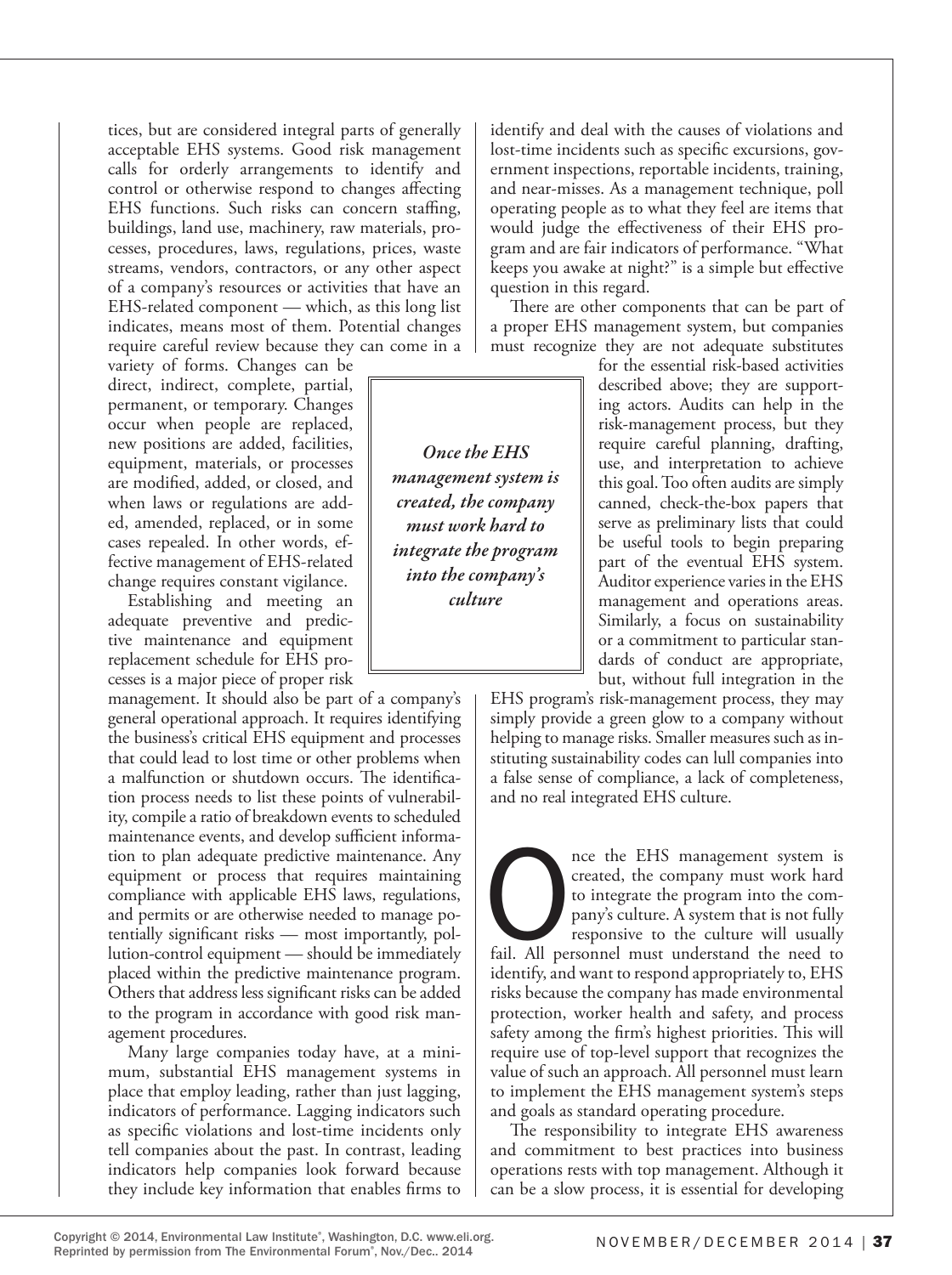an effective EHS system that permeates every aspect of a company's processes, from the shop floor to the executive level. A company can achieve this integration by introducing positive reinforcement for compliance with the EHS management system; incorporating EHS into all employees' performance evaluations; creating EHS-related financial bonuses; and factoring EHS performance into decisions to promote or advance workers. Likewise, top management needs to be prepared to institute escalating penalties for failures. By implementing both carrots (such as rewarding line employees for responsibly invoking stop-work authority), good managers can institute an EHS-conscious corporate culture that will survive and thrive.

A successful EHS management system is a neverending process that must be actively supported by all levels of the company. The initial assessments and

planning steps are not enough. The firm must develop a system built on "plan, do, check, act" elements. This means the company must implement plans to identify and control risks and check the results. It must monitor changing conditions, needs, and performance and revise or add new plans. And it needs to train workers, document activities, and incorporate backup plans, extra safeguards, and protections against incidents and emergencies that could spiral out of control.

All of these elements are essential for proper EHS compliance, performance, problem-avoidance,

and both environmental and corporate sustainability. The goal is to have all personnel carry out these EHS compliance and performance measures as second nature — they should have the mindset that "here we just do EHS management the right way."

aving an integrated EHS management system focused on all types of environmental, health, and safety risks is the best method for helping the company achieve operational efficiency and regulatory compliance. In contrast, ha system focused on all types of environmental, health, and safety risks is the best method for helping the company achieve operational efficiency and regufocuses only on compliance is short-sighted. An EHS effort in response to a significant enforcement action is a last-resort step that usually indicates a problem with the overall management system.

In consequence, regulators need to understand the shortfalls of a compliance-focused system and encourage the benefits of a fully developed risk-based alternative. While regulators historically have viewed their enforcement actions as both the main drivers for getting companies to act and as the regulators' primary measure of their own effectiveness, firms with sound, integrated, risk-based EHS management systems can help change regulators' mindset. It is certainly possible to show a strong correlation of high EHS performance with both compliance and business needs such as profit making, maximum utilization of assets, etc.

Even when regulatory enforcement actions are appropriate or needed, having the settlement or other resolution include a requirement for development and use of a risk-based EHS management system can be a win-win for the agency and the company, plus shareholders and citizens. In an enforcement case involving Ashland, the court appointed one of the authors (Frank Friedman) as a special consultant to the probation officer to be paid by the firm, with re-

sponsibility for monitoring both the company's compliance and its efforts to improve its management system. Following those steps, Ashland was able to make significant improvements to its EHS management regime — particularly in broad awareness of culture, commitment, and process-related risk management — as well as significant integration into the firm's businesses. These improvements accelerated compliance, shortened the probation period, and significantly reduced Ashland's risk of another major problem. Regulators and enforcement officials should be looking for opportunities to use

their authority to get firms to create these types of risk-based EHS systems.

A company must understand that an EHS regime is a process for properly managing parts of the company's business that have legal implications. It is also equally important as a tool for helping officials to understand the company's EHS-related processes, equipment, materials, and activities and their associated risks. A critical part of the system focuses on managing these risks through such processes as dealing with change and maintenance requirements, which are also of importance to the general businesses and their manufacturing operations. A successful regime will establish lines of accountability and acceptable standards of conduct throughout operations. The system, with its continuous loop of plan, do, check, act elements, will drive the firm to achieve regulatory compliance and avoid adverse incidents. The company, its workers, shareholders, the public at large, and the environment will benefit from a smoothly functioning, integrated, risk-based EHS management system. TEF

*A requirement for development and use of a risk-based EHS management system can be a win-win for the agency and the company*

Copyright © 2014, Environmental Law Institute®, Washington, D.C. www.eli.org. Reprinted by permission from The Environmental Forum®, Nov./Dec. 2014